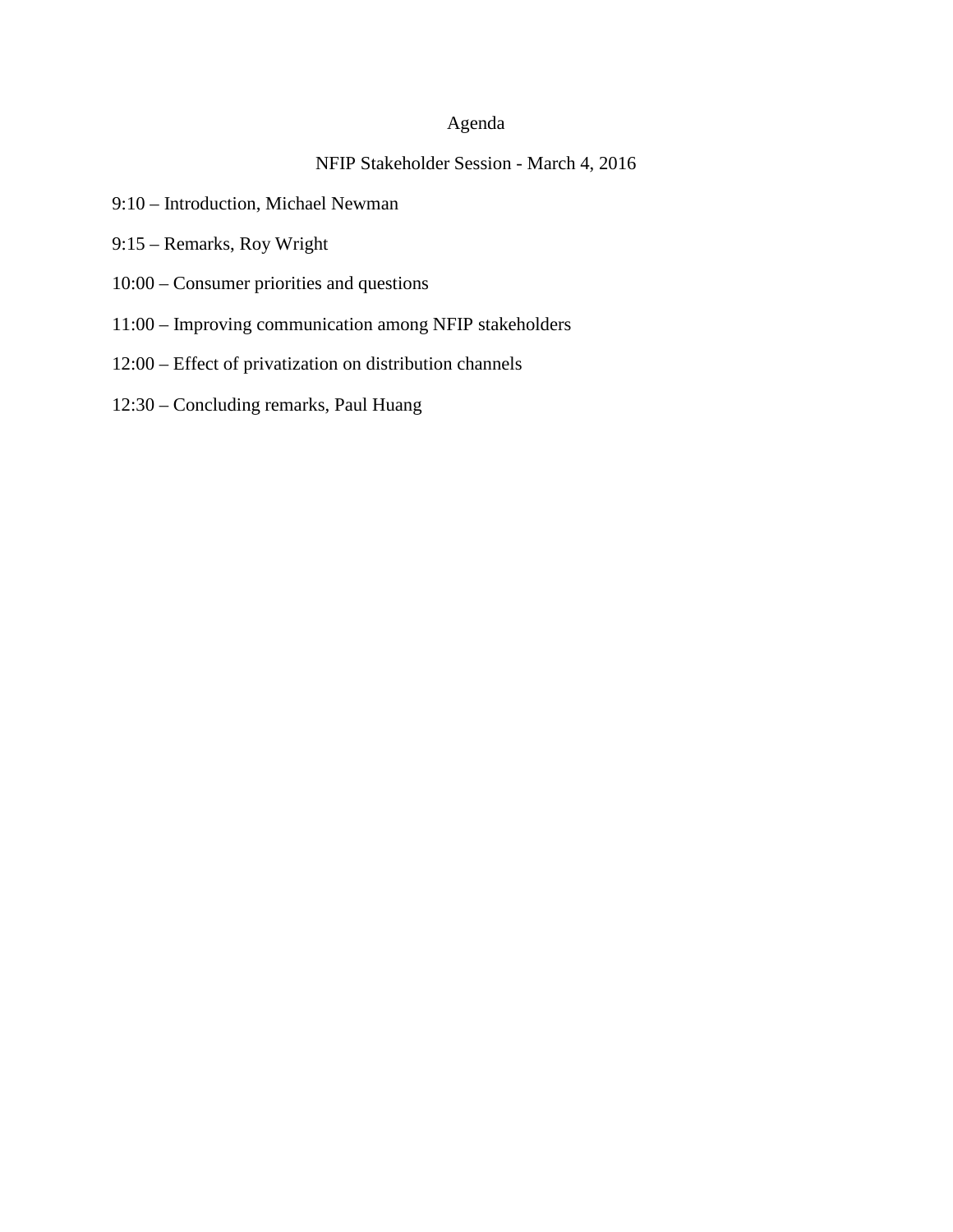#### **FIO/FEMA NFIP Stakeholder Session – March 4, 2016 Participant List**

| Corise Morrison        | <b>USAA</b>                    |
|------------------------|--------------------------------|
| <b>Courtney Guss</b>   | Westfield Insurance            |
| Andrea Gardner         | The Hartford                   |
| Allen Anderson         | Selective Insurance            |
| Patricia Latshaw       | Wright Flood                   |
|                        | <b>Auto Club Insurance</b>     |
| Doug Iannarelli        | Company of Florida             |
| <b>Jennifer Rath</b>   | Allstate                       |
| <b>Irica Solomon</b>   | MetLife                        |
| Jeff Hinsley           | <b>Farmers Insurance</b>       |
| David Koontz           | Assurant                       |
| Paul Hilliar           | Marsh                          |
| <b>Jake Clark</b>      | <b>Guy Carpenter</b>           |
| Ken Evans              | Willis                         |
| <b>Frank Bordeaux</b>  | <b>Bancorp South</b>           |
| <b>Richie Clements</b> | <b>Clements Insurance</b>      |
| Chris Heidrick         | Sanibel Insurance              |
|                        | The Russell Agency             |
| <b>Timothy Russell</b> | <b>LLC</b>                     |
|                        | <b>VW Brown Insurance</b>      |
| Angela Ripley          | Services                       |
|                        | National Association of        |
| Hadi Sedigh            | Counties                       |
|                        | Dauphin County,                |
| George Hartwick        | Pennsylvania                   |
| Rebecca Kagan          | City of New York               |
| Amy Bach               | <b>United Policyholders</b>    |
|                        | <b>Center for Economic</b>     |
| <b>Birny Birnbaum</b>  | Justice                        |
| <b>Sue Marticek</b>    | Ocean County LTRG              |
|                        | <b>American Bankers</b>        |
| Kevin McKechnie        | Association                    |
| Anjali Wade            | <b>American Bankers</b>        |
| Phillips               | Association                    |
|                        | National Association of        |
| <b>Austin Perez</b>    | Realtors                       |
| <b>TJ</b> Johnson      | Torrent                        |
| Keith Brown            | <b>National Flood Services</b> |

|                        | New Jersey Department          |
|------------------------|--------------------------------|
| William Rader          | of Banking & Insurance         |
|                        | Pennsylvania Insurance         |
| Teresa Miller          | Department                     |
|                        | Pennsylvania Insurance         |
| Jessica Altman         | Department                     |
| Michael Newman         | Treasury                       |
| Chester                |                                |
| McPherson              | Treasury                       |
| Roy Wright             | <b>FEMA</b>                    |
| Melissa Anderson       | <b>FEMA</b>                    |
| Claudia Murphy         | <b>FEMA</b>                    |
| Nancy Niederhofer      | <b>FEMA</b>                    |
| David Stearrett        | <b>FEMA</b>                    |
| Paul Huang             | <b>FEMA</b>                    |
| Julia Tishman          | <b>CIAB</b>                    |
| Jeffrey Williams       | Allstate                       |
| <b>Brooke Stringer</b> | <b>NAIC</b>                    |
| Jennifer Webb          | Big I                          |
| Amy Roberti            | <b>CIAB</b>                    |
| <b>Tom Glassic</b>     | PCI                            |
| John Hair              | <b>NAMIC</b>                   |
| <b>Anthony Cimino</b>  | <b>FSR</b>                     |
| <b>Tom Santos</b>      | <b>AIA</b>                     |
| Pat Borowski           | <b>PIA</b>                     |
| Tom Woods              | <b>USAA</b>                    |
| Don Griffin            | <b>PCI</b>                     |
| <b>Matt Gannon</b>     | Farmers                        |
| Patricia Mulvania      | Assurant                       |
| Sally Estvanic         | <b>Westfield Insurance</b>     |
| Jordan Quinn           | The Hartford                   |
|                        | Mortgage Bankers               |
| <b>Saras Singas</b>    | Association                    |
| Cynthia                |                                |
| DiVincenti             | <b>National Flood Services</b> |
| Louis Hobson           |                                |
| Elliot                 | <b>National Flood Services</b> |